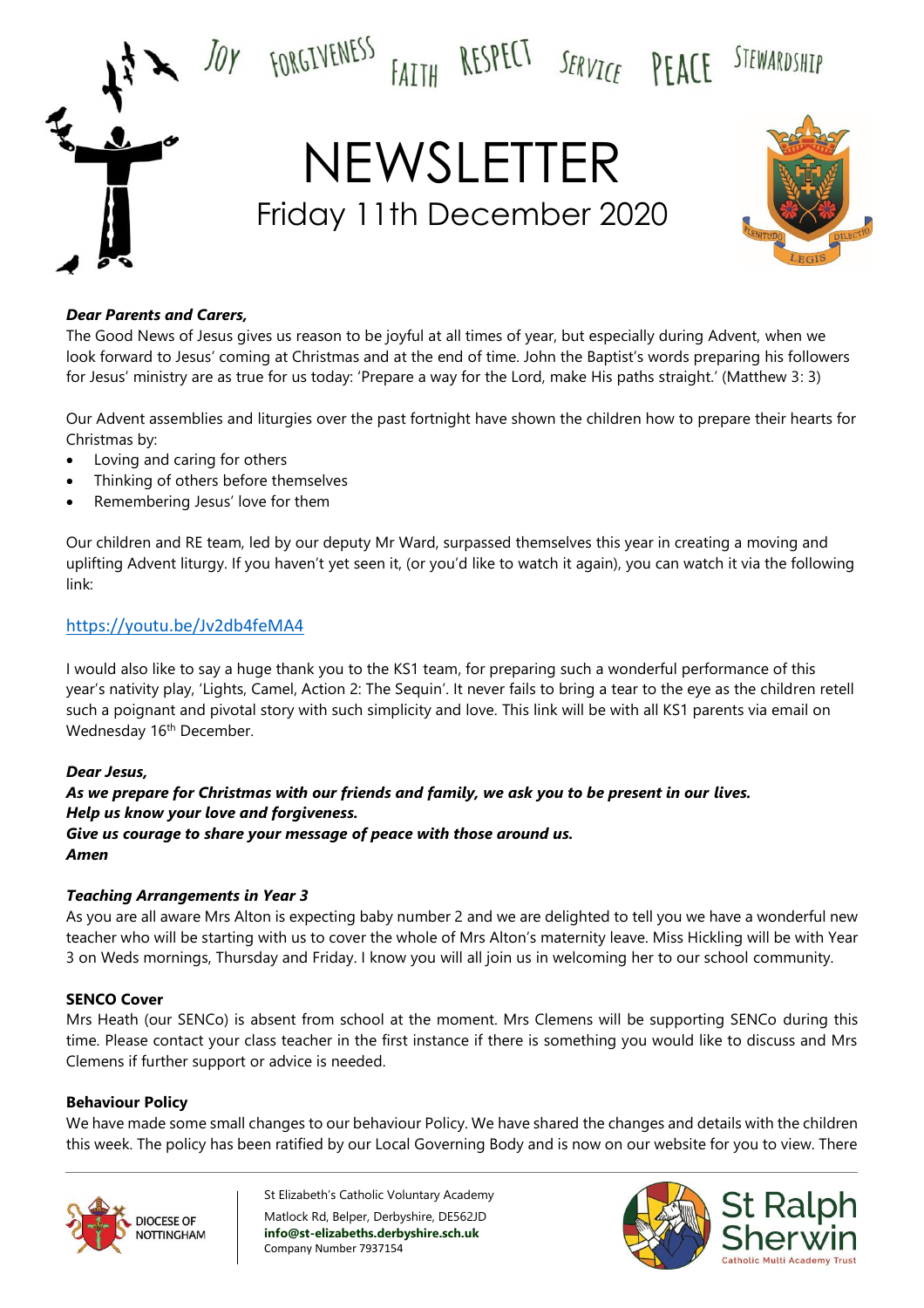is also a YouTube clip which you may want to view which explains the changes. You can access this clip on the following link:

## [https://www.youtube.com/watch?v=hn\\_vck1ykF4](https://www.youtube.com/watch?v=hn_vck1ykF4)

### **Communication Policy**

Our new Communication Policy is on the website for you to read. The chart below will clarify who to get in touch with and how to do so for a variety of circumstances.

Lines of Communication

| <b>Topic</b>                                                                             | Person                            | <b>Method</b>                |  |
|------------------------------------------------------------------------------------------|-----------------------------------|------------------------------|--|
| General enquiries or absence                                                             | Mrs Donna Hyde                    | 01773 822278                 |  |
| messages                                                                                 |                                   | info@st-                     |  |
|                                                                                          |                                   | elizabeths.derbyshire.sch.uk |  |
| curriculum<br>Class,<br>pupil<br>or                                                      | Class teacher                     | [insertclassname]@st-        |  |
| specific matters                                                                         |                                   | elizabeths.derbyshire.sch.uk |  |
| <b>SEN</b> matters                                                                       | SENCo - Mrs Heath (Support        | senco@st-                    |  |
|                                                                                          | Mrs Clemens)                      | elizabeths.derbyshire.sch.uk |  |
| If your enquiry warrants further                                                         | The relevant phase leader         | deputy@st-                   |  |
| support or clarification beyond                                                          | (All are members of the Senior    | elizabeths.derbyshire.sch.uk |  |
| the remit of the class teacher                                                           | Leadership Team)                  |                              |  |
|                                                                                          |                                   | phaseuks2@st-                |  |
|                                                                                          | EYFS and Key Stage 1 - Mr Ward    | elizabeths.derbyshire.sch.uk |  |
|                                                                                          | (Deputy)                          |                              |  |
|                                                                                          | Year 3 and Year 4 - Mrs Alton     |                              |  |
|                                                                                          | from<br>January,<br>Mrs<br>and    |                              |  |
|                                                                                          | Fitzpatrick (Phase lead for Upper |                              |  |
|                                                                                          | Key Stage 2)                      |                              |  |
|                                                                                          | Year 5 and Year $6 - Mrs$         |                              |  |
|                                                                                          | Fitzpatrick                       |                              |  |
| If your enquiry warrants further                                                         | Head of School                    | head@st-                     |  |
| support or clarification beyond                                                          |                                   | elizabeths.derbyshire.sch.uk |  |
| the remit of the phase lead.                                                             |                                   |                              |  |
| Head of School will refer further matters beyond this remit to the Executive Headteacher |                                   |                              |  |

#### **Christmas Cards**

As you know Christmas has felt very different this year, but we have been trying to maintain as many traditions as possible whilst adhering to the guidance we are given. The final day for children sending Christmas cards in to their class was today (as communicated earlier in the week via text). These will now be quarantined and given out to children on the last day of term for them to bring home. If you missed the deadline your child could bring in one card written to the whole class for display inside the classroom.

#### **Pingle Lane Footbridge**

The developers of the housing at our Pingle Lane entrance have informed us that the footbridge will be out of use from 10am on Friday 18<sup>th</sup> December for the rest of the weekend. This may affect you for home time on Friday 18<sup>th</sup> December, we recommend you use the Pingle Lane access as an alternative for this collection time.



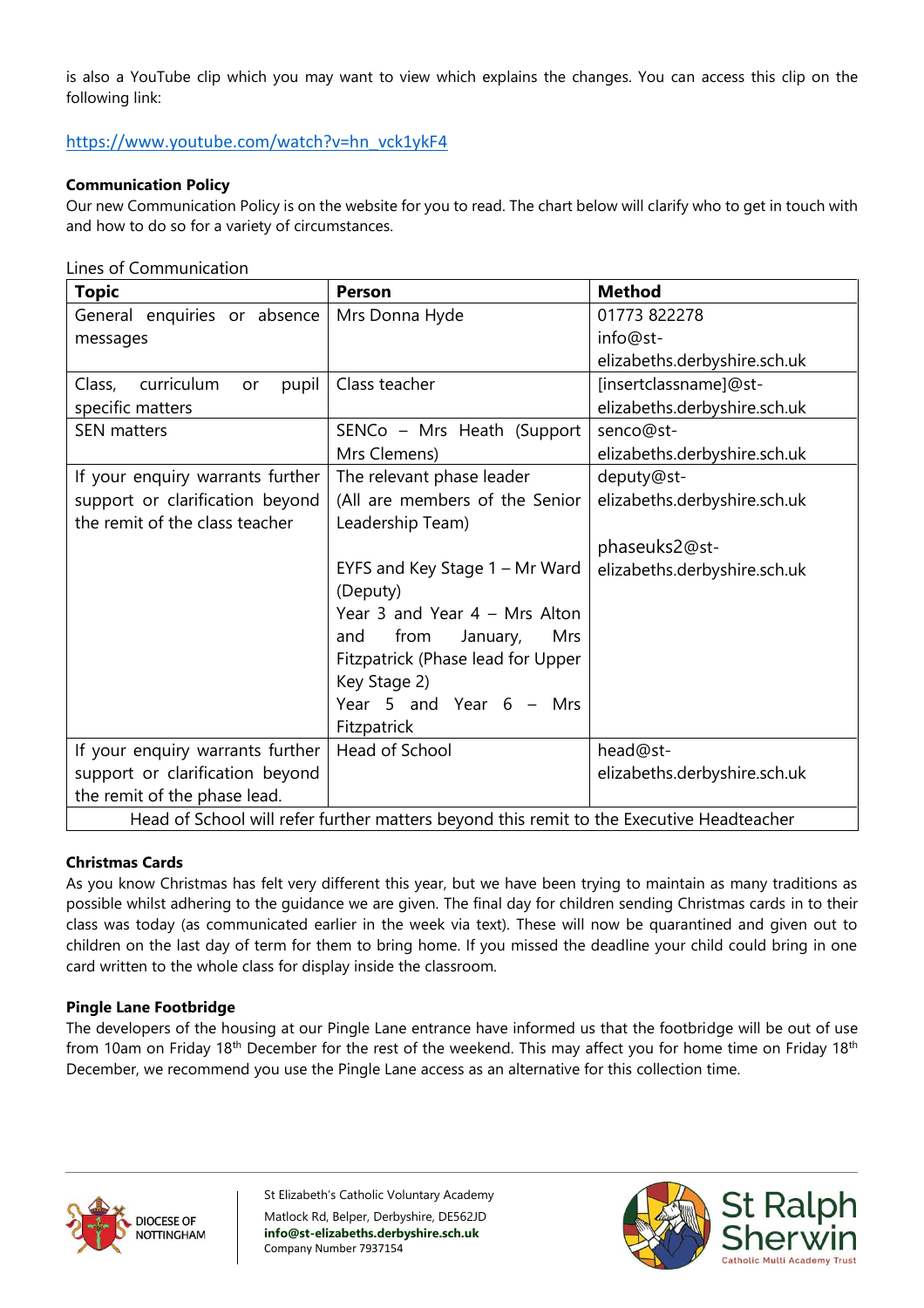### **COVID related absences**

We have had a few enquiries about our attendance policy regarding COVID. I would like to clarify that any COVID related absence, either from a positive case or from self-isolating, does not affect the attendance figure of any child.

### *St Ralph Sherwin Hardship Fund*

The St Ralph Sherwin Trust, a family of 25 Catholic academies, acknowledges the difficulties faced by many of the families we serve, particularly in light of the adverse effects of the Coronavirus in 2020 on the community. With this in mind, we are pleased to announce the launch of the Trust Hardship Fund.

The Hardship Fund is a source of financial help available to all registered full-time students of our academies and intended to help students who are experiencing difficulty through hardship in paying for:

- Curriculum trips, visits, and residential courses
- Uniform, shoes, or sports kit
- Other materials or equipment required for academic studies
- Attendance at seminars, interviews, or work experience placements
- Emergency travel expenses

There is also potential for relieving hardship during recognised Academy holidays by providing access to one free school meal each day for those students.

Students may be eligible to apply for grants from the Hardship Fund if:

- Their household income is less than £25,000 per year
- Their parents are currently claiming other means-tested benefits, including Income Support, Working Tax Credit/Child Tax Credit/Income-Based Employment and Support Allowance/Universal Credit...provided the student is not entitled to Free School Meals
- At the sole discretion of the Headteacher any student who does not fall under the categories above but considers themselves to be in a state of financial hardship

Letters went out via class emails and a text was sent to all known numbers the school office holds. For further information please see the policy on our website and phone school on 01773 822278.

### *Maintaining Social Distancing at the end of the school day*

As we are currently in tier 3, we continue to require **all adults** to wear masks (unless medically exempt) and to **maintain the 2 metre social distance rule** during drop off and collection of pupils. Let's also make sure that we continue to **exit play grounds** as soon as you have collected your child/ren. We also continue to ask that **just one adult per family** come onto the school site to drop off/collect. We do this to protect our pupils, staff and families.

### *Adverse Weather Conditions*

Please do send your children to school with hats, gloves and coats (named) so that they can continue to access outdoor learning and play. I do not anticipate that we should need to close school due to snowy conditions any time soon, but if this is ever the case, we shall contact you as close to 7.15am as possible on the day of closure (or earlier if possible) via a text message. Our website will also prominently display this information on our homepage.

### *Winter School Uniform – Appropriate Footwear*

In snowy/wet weather, boots may be worn to school but must be changed for school shoes before lessons begin.

### *E-Safety Information – Instagram What's the problem?*

- There have been lots of media stories about bullying on Instagram, and children seeing harmful images and advice about weight loss, self-harm and suicide
- It's the top platform for online 'grooming' gangs use it to recruit children, and strangers can use it to contact your child and ask them for naked pictures, or to send photos to your child



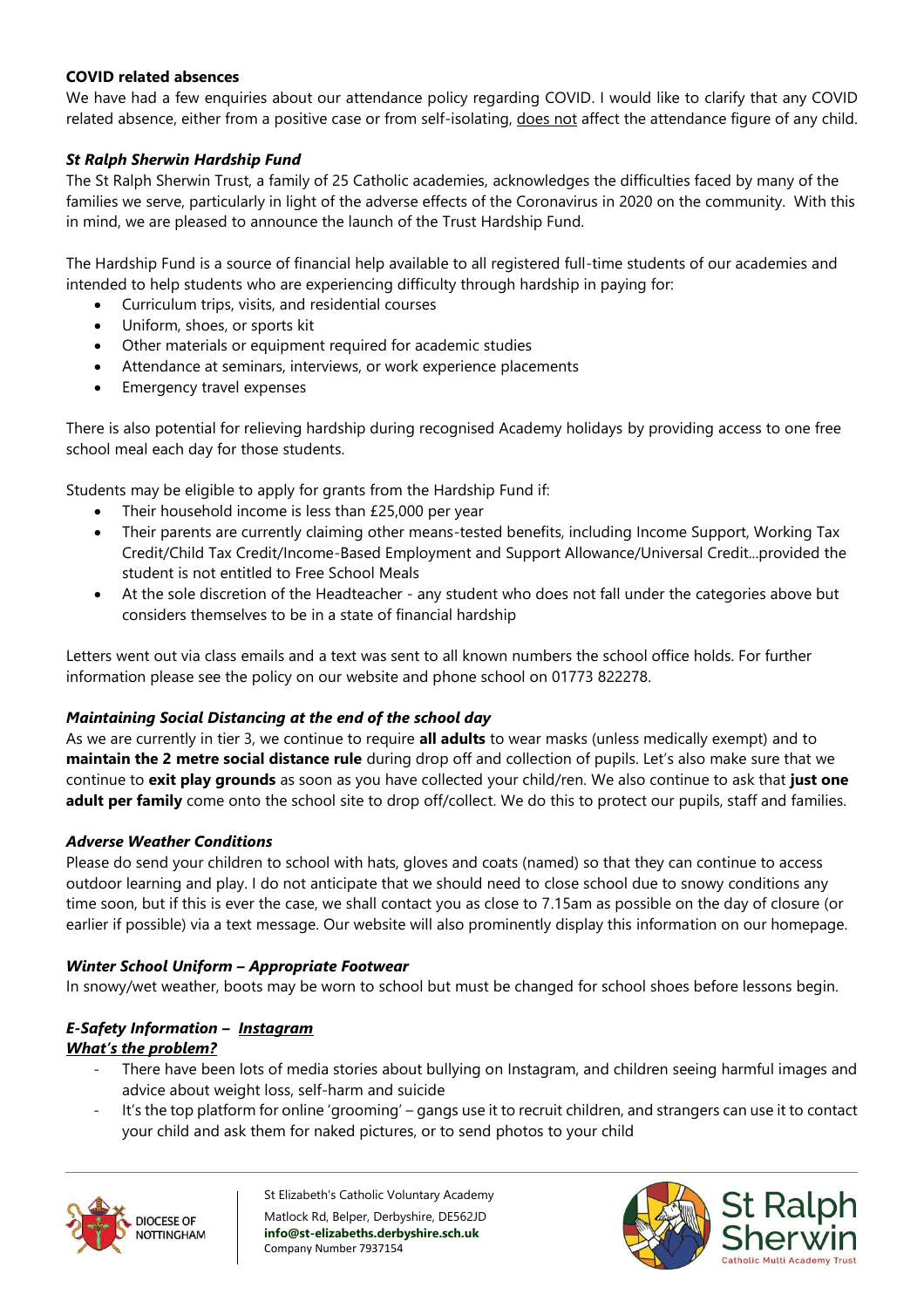- Children can feel pressure to look a certain way for example, feeling like they should look like other users who share weight-loss content
- **The minimum age to have an account is 13,** but it's easy to pretend to be older to sign up
- In August 2020, Instagram launched a new feature called 'reels', where users can share short videos with effects and music with their followers and with other Instagram users, similar to TikTok. If your child has a public account, their 'reels' might appear on Instagram's 'Explore' page, meaning strangers could watch and comment on a video they've shared

### *3 steps to help keep you child safe on Instagram*

- 1. **Set profile to 'private' to limit what strangers can see**  Instagram accounts are viewable by anyone, by default. Change this to 'private' so that only people who your child approves will be able to 'follow' them and see content they share, including 'reels'. Anyone can send you a photo or video directly, though. To do this, go to 'Settings' (tap the person icon in the bottom-right of the app home screen, then tap the 3 lines in the top-right and choose 'Settings'), then go to Privacy > Account Privacy, and turn on 'Private Account'. Tell them to only 'approve' people they know and trust in real life.
- 2. **Restrict comments and interactions on posts to limit harmful interactions -** Open 'Settings', go to 'Privacy', and then (iPhone) 'Comment controls' or (Android) 'Comments'. Here, your child can:
	- **-** On iPhone only, choose who to allow comments from (under 'Allow comments from')
	- **-** Block specific people from interacting with their posts (under 'Block comments from')

**-** Automatically hide comments that might be offensive (under 'Hide offensive comments') – also known as the 'anti-bullying filter'

- **-** Choose words and emojis they never want to see on their posts (under 'Manual filter')
- 3. **Make sure your child knows about restricting, blocking and reporting**  Restricting is a feature meant to tackle bullying, that's a bit of a halfway house to blocking someone. If you restrict someone, other people won't see their comments on your posts, and you won't be notified about their comments or messages from them either. You can still view their comments and approve or delete them. They also won't see when you've read their messages.

To restrict someone:

- Swipe to the left (iPhone) or tap and hold (Android) on a comment they've left on your post, tap the exclamation mark, and then Restrict; or
- Go to their profile, tap the 3 dots in the top-right, then choose restrict Young people are often reluctant to block others, so reassure your child that blocking and reporting is anonymous.
- To block an account, tap the 3 dots at the top-right of the person's profile (to get there, tap their username at the top of a post), then choose 'Block', then tap 'Block' again to confirm
- To report a photo in a feed, tap the 3 dots icon at the top of the post, then tap 'Report'
- To report a comment, tap the speech bubble below the post, then swipe to the left (iPhone), or (Android) tap and hold on the comment. Tap the exclamation mark, choose whether it's spam or inappropriate, and then select a reason why
- To report an abusive photo, video or message that they've received directly, open the conversation, tap and hold the abusive message, then tap 'Report'. Choose a reason for reporting the message, then tap 'Report' again
- To report a profile, tap the 3 dots in the top-right of the user's profile, then tap 'Report'. Follow the on-screen instructions and choose a reason for reporting the profile

## **Finally, from all of us at St Elizabeth's we wish you and yours a very happy and peaceful Christmas Time. God bless.**